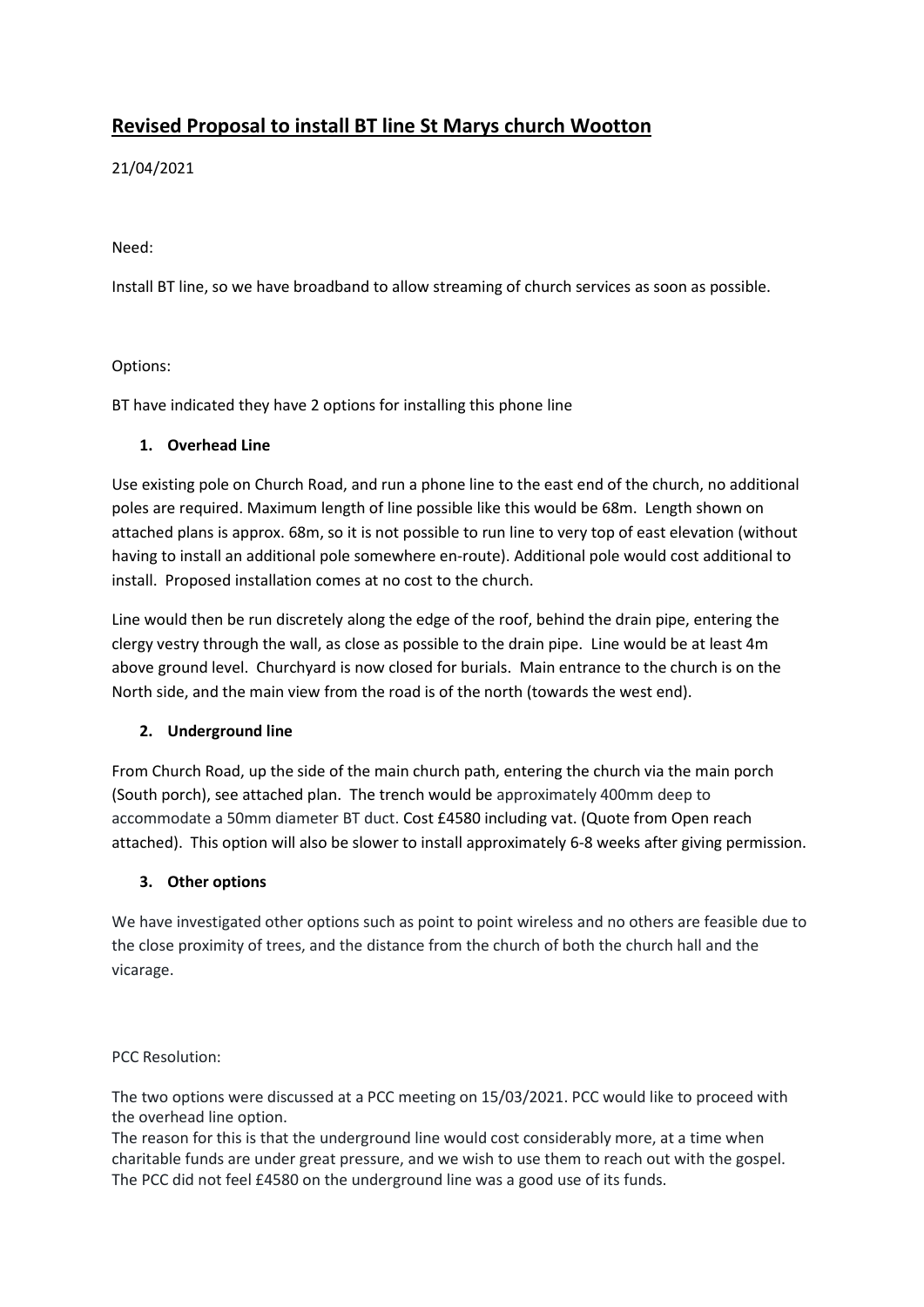Also we began trying to install this line in June 2020, the need for live streaming of services is now urgent. We are currently having one service in church each week (with about 50 attending), and pre record a second service which is aired on youtube weekly (being viewed over a 100 times). To keep both services going is very resource hungry every week, and we would like to be able to start streaming services as soon as we are able.

### Other considerations:

The Parish Council are responsible for the maintenance of the church yard. They have a contract with experienced Tree Surgeons to formally survey all trees every 2 years and informally after any high winds and carry out works as necessary. The Parish Council have stated that they will ensure the inspections also include the branches around the phone line in the future.

I have discussed trimming the trees with the Borough Council and the local Tree Officer and they are content for this happen if necessary for the installation of the phone line.

Attached is a copy of the 2<sup>nd</sup> page of the Church Bulletin dated 1<sup>st</sup> April. A notice was placed in this asking if anyone had any concerns about the installation of the overhead line to the church. This bulletin was emailed to the church congregation and was also shared publicly on the Wotton Facebook page. No comments or complaints were received.

### Timing:

We would like to go ahead with these works as soon as possible.

BT have already surveyed and agreed to both options 1 and 2 set out here.

14/08/2020 – I had to turn them away as they attended site to start the overhead line installation! (Despite me telling them this would not be possible without a faculty).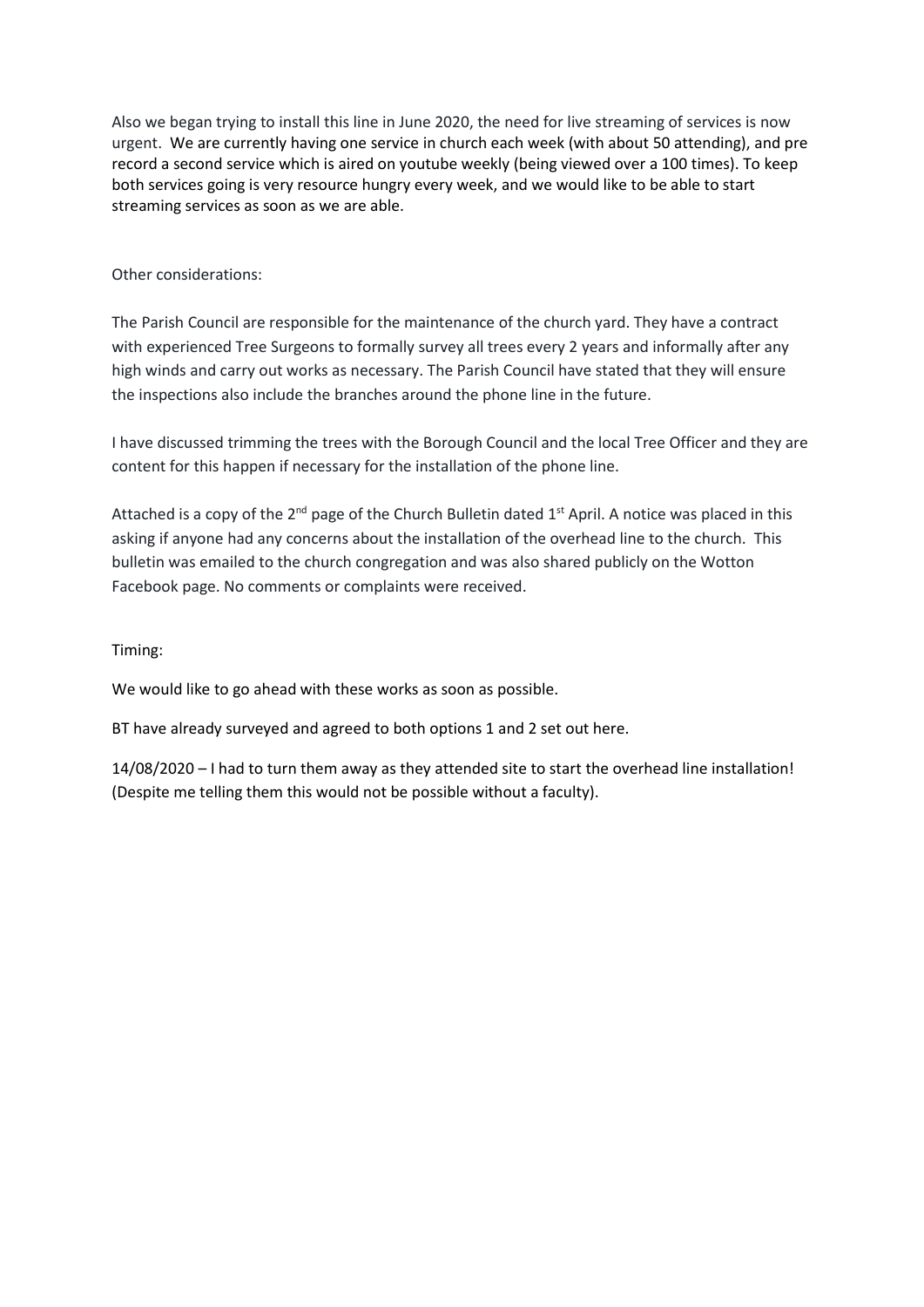Plan Showing 2 route options

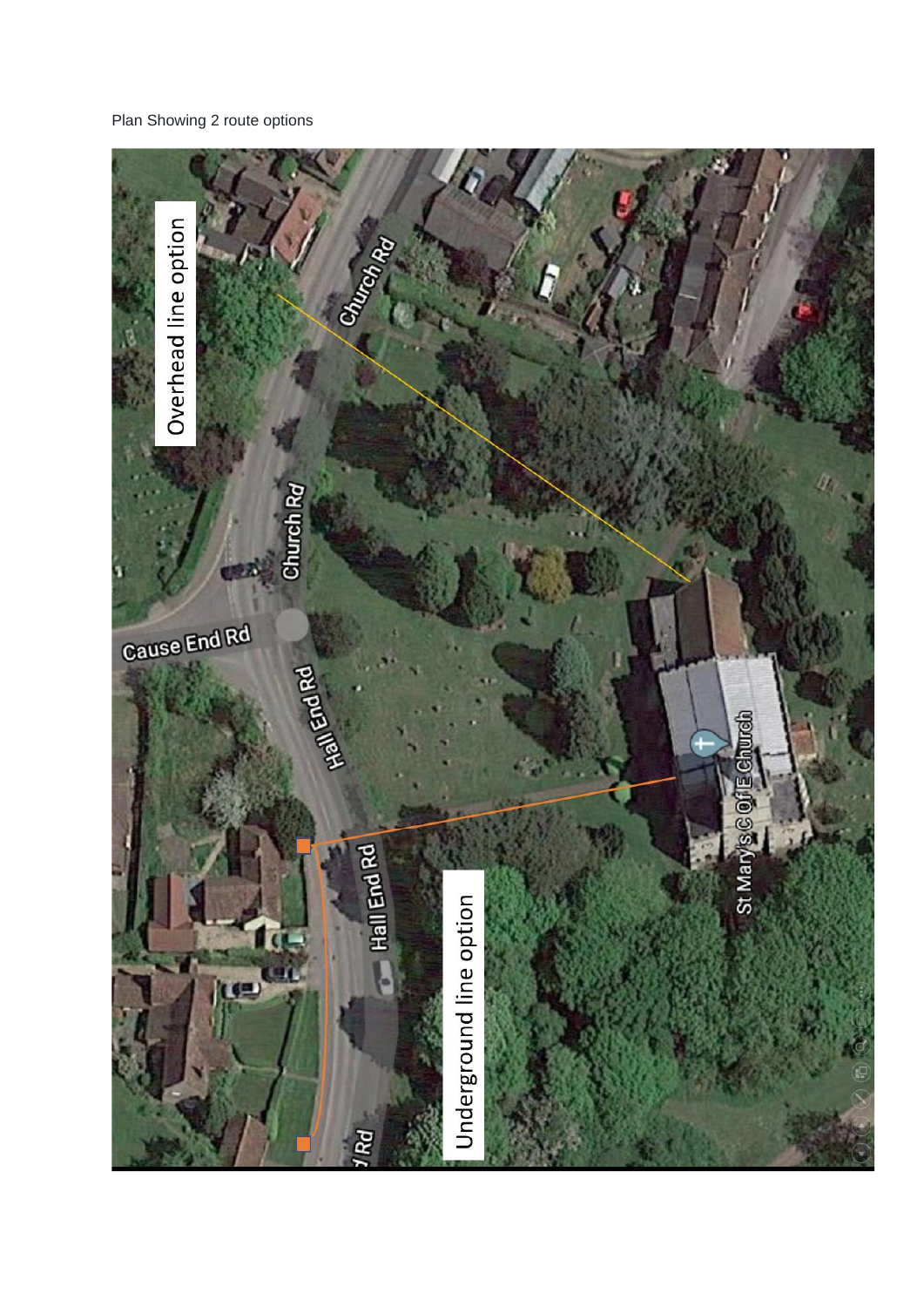## Quote for Underground line provided by Openreach

| casecomm@info.bt.com<br>To: hcsanders@yahoo.co.uk                                                                                                       |
|---------------------------------------------------------------------------------------------------------------------------------------------------------|
| <b>Hello Ms Sanders</b>                                                                                                                                 |
| Hope you are well & safe.                                                                                                                               |
| am sorry for the inconvenience that you are facing regarding the order. BT treats all its complaints seriously and values feedback in these cases.      |
| This is regarding your complaint ref IMP-105942324.                                                                                                     |
| I would like to inform you that the order is delay due to non acceptance of Extra Construstion Cost:<br>Total Excess Charges are 3816.54 excluding vat. |
| -Survey Charge : 244.52                                                                                                                                 |
| -Duct Carriageway 7 mts @121.09/Metre:847.63<br>-Duct Footway 5 mts @ 71.60/Metre:358.00                                                                |
| -Duct Soft 36 mts @ 32.40/Metre:1166.40                                                                                                                 |
| -Provision of new Small Footway box 838.55 X 1:838.55                                                                                                   |
| -Cable in duct $48m X 7.53 = 361.44$                                                                                                                    |
| Please accept the charges so that we can progress the order.                                                                                            |
| Regards,                                                                                                                                                |
| Dinun                                                                                                                                                   |

Dinup<br>BT Business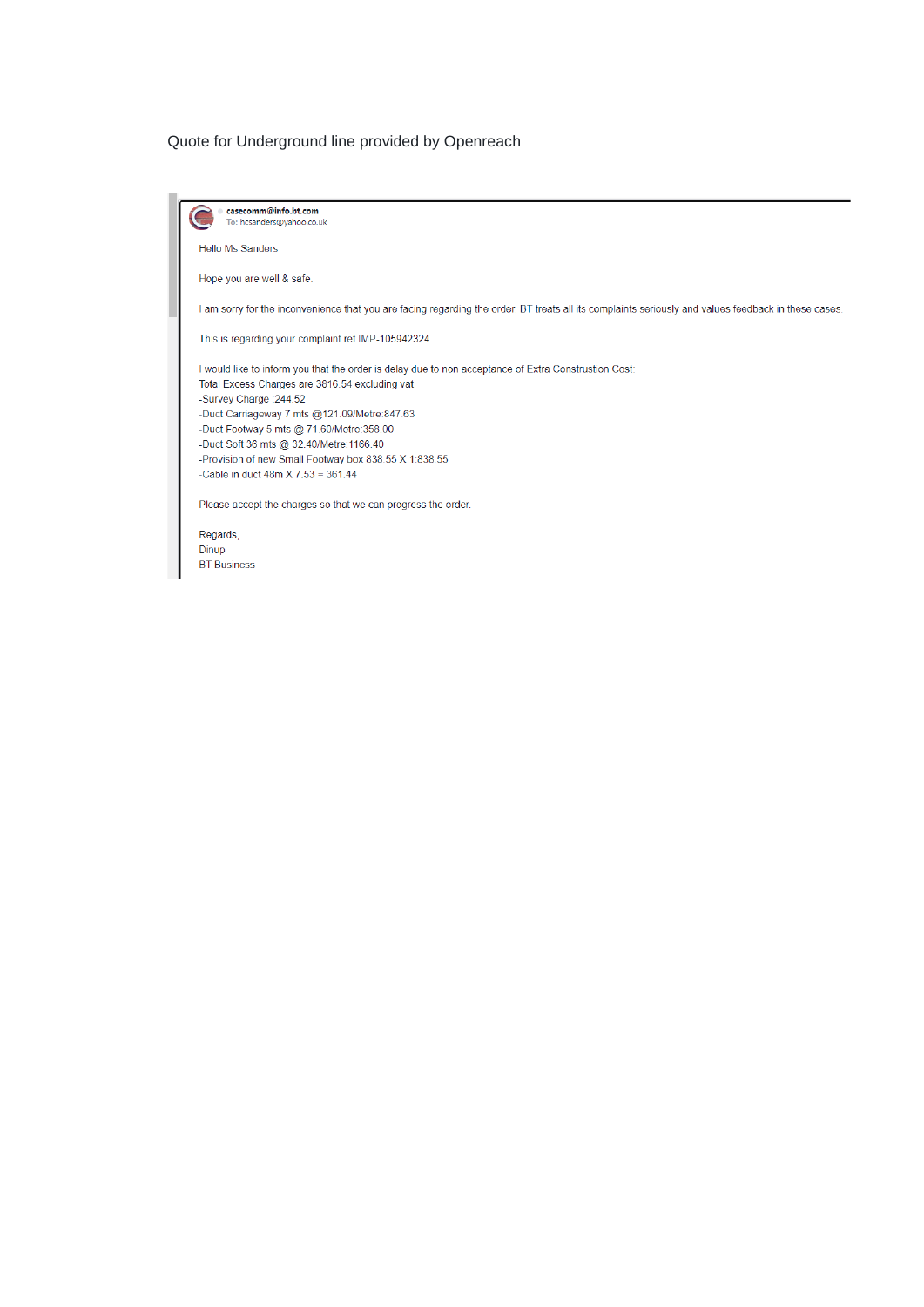### 2<sup>nd</sup> page of Church Bulletin dated 1<sup>st</sup> April 2021



7.30pm on Zoom. The Annual Meeting is for anyone who is on the church Electoral Roll. We will be electing church wardens and PCC members. Please prayerfully consider whether you could serve, and speak to Peter, a churchwarden or PCC members about what's involved. Nomination forms and the Annual Report booklet can be found here. Also on our website.

#### Installing Broadband into Church

The PCC have agreed to proceed with installing Broadband. This will allow us to live stream our services, so those who are unable to attend church can watch the actual Sunday morning service live from home. To do this we need a phone line in church. We have agreed with BT that a phone line can be installed from an existing phone pole outside 42 Church Road, at high level across the Churchyard to be fixed high up on the East end of the Church, and enter through the Clergy vestry. Full details are available from Hazel Sanders. The Diocese require that we ask if anyone has any comments or concerns about these works before they will grant permission. If you do have any comments or concerns could you please raise them with one of the Wardens or Vicar before 8 April, Thank you

Next week: 6th to 9th April is Word Alive online,

#### **Sponsor Richard Hart**

Richard is running the London Royal Parks half marathon on 11 Apr (in Bedford) for Guys and St. Thomas's hospitals hoping to raise £20k (he's already at £15-16k) and would love it if you felt able to sponsor him to help reach the target! www.JustGiving.com/fundraising/transplant2020

## Services & events

Mon 20 Mar - Fri 2 Apr - From 6am 'Four Views of the Cross' (YouTube) - Midday to 1pm Church open for private prayer

Good Friday (2 April) - 10am All Age service (Church)

Good Friday - Easter Sunday - gam-5pm 'In Search of Easter'

#### Easter Day (4 April)

- 6am Sunrise Service (Hall End Rd) - From 6am Easter Day Service (VouTube)

- 10am Easter Communion (Church) - 11.30am Zoom Coffee

#### Sun 11 April

- From 6am Sunday Service (VouTube)

- 10am Sunday Service (Church)

- 11.30am Zoom Coffee
- 7.15pm Prayer Gathering

## **Online Links**

**YouTube services** https://www.youtube.com/playlist? list-PLIOsYfZKLADosu-Lydo89V5Li62Mz-KKK

Sermon by phone:01234 866195

Zoom Coffee (4 & 11 Apr 11.30am) https://usozweb.zoom.us/j/8896521  $90157$ pwd-ZUF1RiUreTh5UStPVm1RcmpsTz kwUTog

Meeting ID: 889 6521 9015 Passcode: 031033

Prayer Gathering (11 Apr 7.15pm) https://usozweb.zoom.us/j/8702740 83827 pwd-L1JUaVJLVkZYUlpMRIIDYzBaW **WY3UT09** Meeting ID: 870 2740 8382 Password: 087588

10am Booking for Sunday Services at St. Mary's Book on our website or by responding to the weekly email invitation, or call 01234 768391.